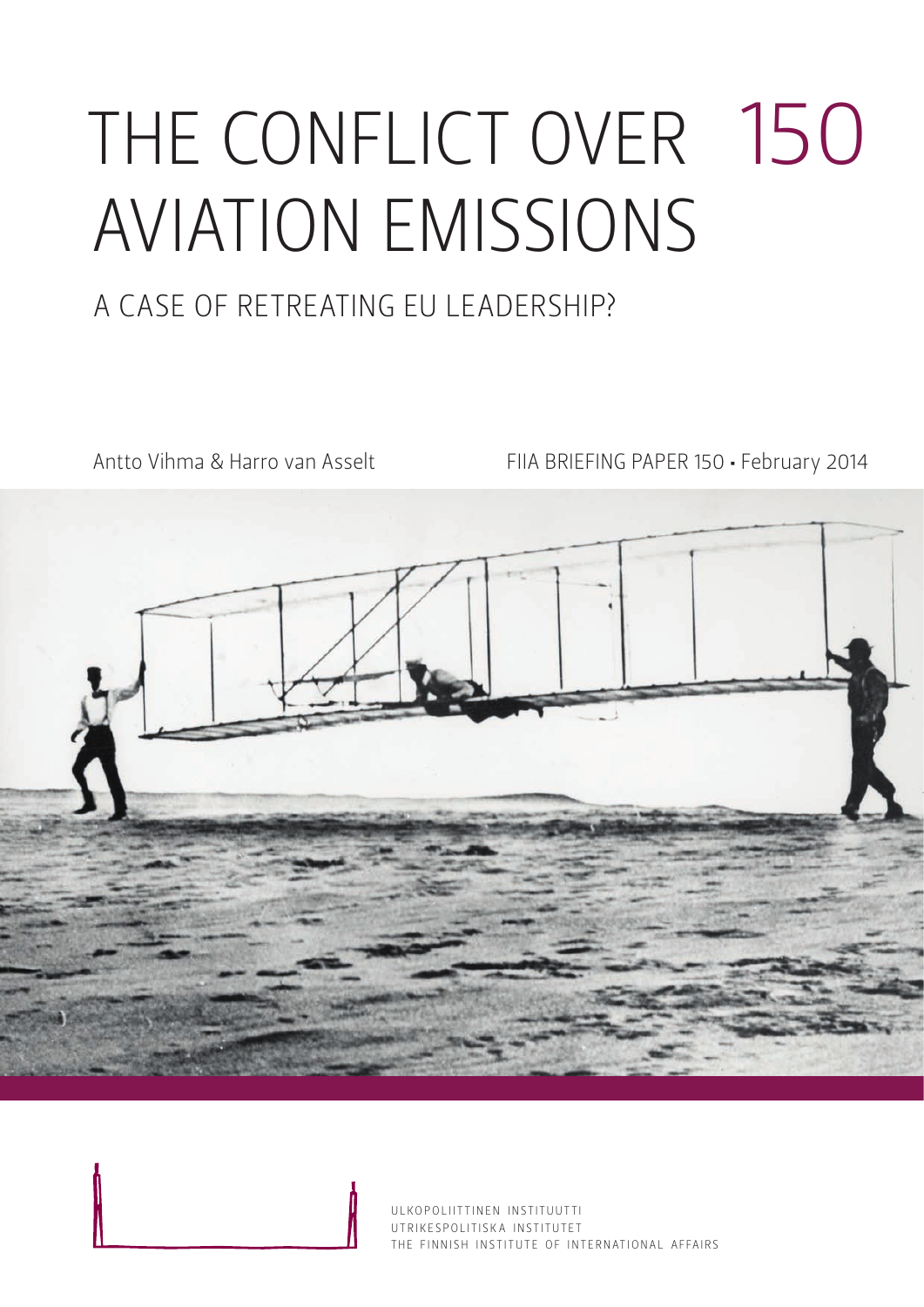## THE CONFLICT OVER AVIATION EMISSIONS:

#### A Case of Retreat ing EU Leadership?



Antto Vihma Senior Research Fellow The Finnish Institute of International Affairs

FIIA Briefing Paper 150 February 2014



Harro van Asselt Research Fellow and NORD-STAR postdoc Stockholm Environment Institute

- Notwithstanding the incremental steps taken in October 2013, meaningful action on regulating international aviation emissions through the International Civil Aviation Organisation (ICAO) remains a distant prospect. The European Union (EU) must decide on its aviation Directive without the guarantee of a global market-based mechanism being agreed in 2016.
- • The strong and uncompromising positions of countries opposed to the inclusion of foreign airlines in the EU's emissions trading system (ETS) are more related to a realist game of politics rather than to the design details of the policy instrument.
- The political and legal arguments against the European Commission's proposal to amend the EU ETS vis-à-vis aviation emissions are unconvincing.
- • Europe should also insist on its own sovereign rights such as the right to regulate international aviation in its own airspace – and consider ways of manifesting more assertiveness in the future in order not to create a precedent with the retreat in the Aviation Directive case.
- Otherwise, the EU may become vulnerable to pressure in other areas of regulation with extraterritorial implications, and the EU's credibility when faced with strong and coordinated external influences might be undermined.

The Global Security research programme The Finnish Institute of International Affairs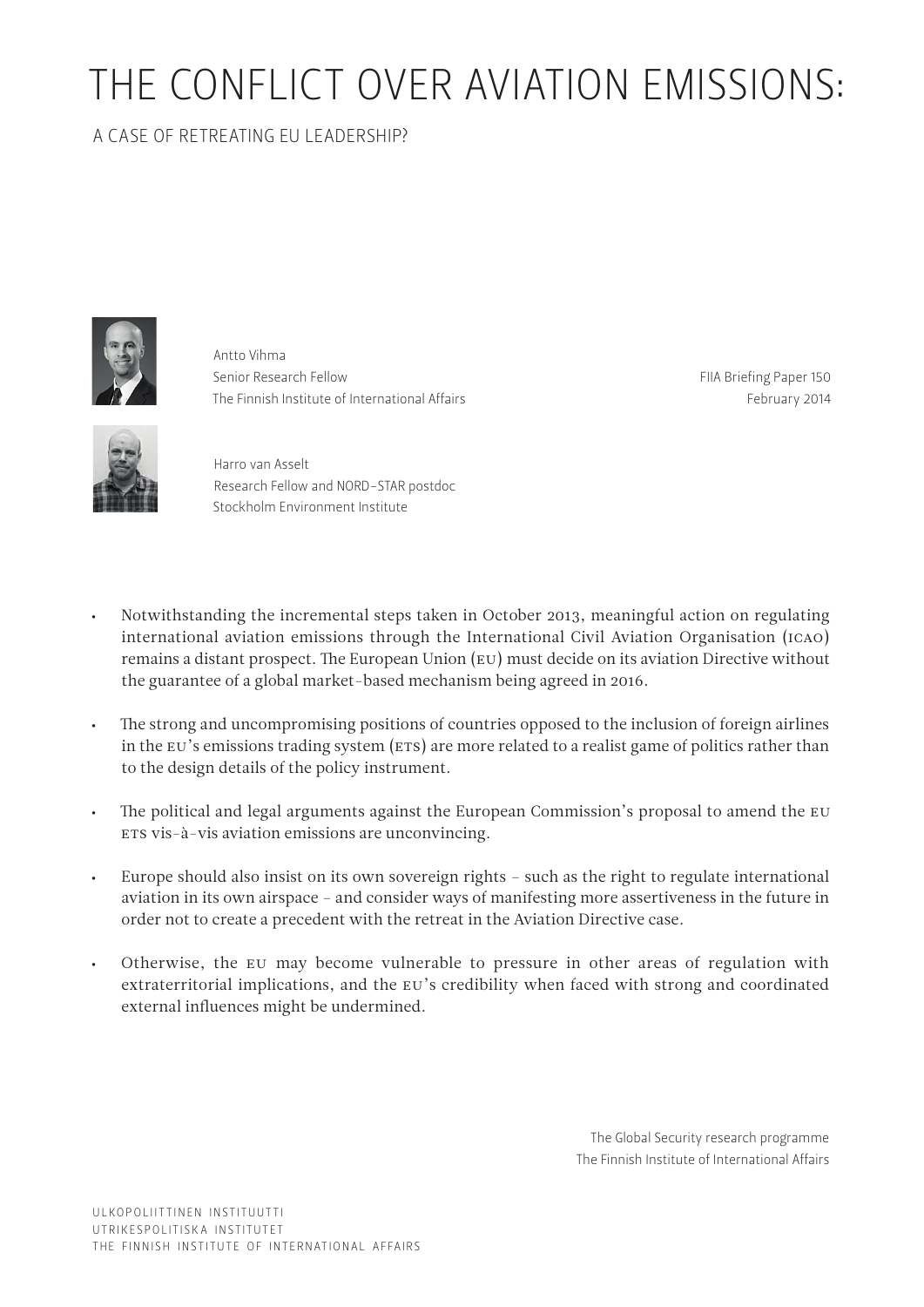Rapidly increasing greenhouse gas emissions from aviation have led to pressure for regulation of the sector's emissions. In the European Union (EU) alone, aviation emissions increased by 94% between 1990 and 2011, and are expected to rise further. The International Civil Aviation Organisation (ICAO) forecasts that by 2036 global aviation emissions will increase between 155% and 300% compared to 2006 levels. Even though new technologies and management techniques have led to considerable improvements in fuel efficiency, and biofuels hold further potential to reduce emissions, their benefits are outstripped by an ever-growing demand for air travel. The overall contribution of aviation to climate change is therefore expected to increase significantly.

At the international level, early awareness of aviation emissions led to their consideration in the context of the 1992 United Nations Framework Convention on Climate Change (UNFCCC). However, while addressing emissions from domestic aviation proved to be relatively straightforward, allocating responsibility for emissions from *international* aviation to specific countries presented a difficult dilemma. Parties to the UNFCCC were able to agree on reporting guidelines for emissions from international aviation, but assigning responsibility for them, let alone developing a global mechanism to tackle them, has not been possible. The Kyoto Protocol (1997) notably assigns aviation emissions to ICAO through its Article 2(2): "The Parties included in Annex I [i.e. developed countries] shall pursue limitation or reduction of emissions of greenhouse gases not controlled by the Montreal Protocol from aviation ..., working through [ICAO]...". Kyoto thus defers the issue to ICAO, the world's main international organisation in the area of aviation, even though the issue of "international bunker fuels" has also remained on the agenda of the UN climate change regime.

Negotiations in ICAO in the first 10 years after Kyoto moved at a snail's pace, and initially no regulation seemed to be forthcoming. Aviation emissions have been regularly discussed in different ICAO forums, including the Committee on Aviation Environmental Protection (CAEP) of the ICAO Council, and an *ad hoc* Group on International Aviation and Climate Change, which developed a programme of action for the ICAO Council. Frustrated with the lack of progress within ICAO, and concerned about the rapidly increasing emissions, the EU opted to include

aviation in its emissions trading system (ETS) in 2008. With a few exceptions (e.g. smaller aircraft), the Directive 2008/101/EC ('Directive') includes all flights, operated by European or non-European airline, departing from and landing within EU territory within the scope of the ETS, starting in 2012. The sector's emissions are capped at 97% compared to 2004-2006 levels in 2012, and at 95% from 2013 onwards. Like any other operator covered by the EU ETS, aircraft operators are required to reduce emissions, or to purchase emission allowances at the market price. Initially, the majority of allowances are allocated for free, although some of the allowances (15%) are sold through auctions.

The extension of the EU ETS to aviation can be seen as an act of international leadership, as it was designed in part to incentivise other countries to follow suit, either by developing comparable regimes or by putting a global agreement in place.<sup>1</sup> In practice, however, the EU's move provoked strong negative reactions from other major economies as well as developing countries.

#### Coalition of the unwilling strikes back

Opposition was brewing from the start of discussions on extending the EU ETS, but became particularly vocal around the time the Directive came into force. The criticisms were varied. A key criticism, shared by almost all opposed countries, is that the Directive constitutes an extrajurisdictional unilateral measure in the sense that it *regulates* behaviour outside of EU airspace. Opposition against such measures needs to be seen in the context of a long-standing debate in international trade talks, in which developing countries in particular have displayed scepticism towards unilateral trade measures to protect the environment. In addition, developing countries raised serious objections about the lack of differentiation between developed and developing countries regarding the EU measure.

China and Russia kick-started the pushback against the EU in their joint statement in 2011, claiming

<sup>1</sup> See e.g. Bogojević, Sanja (2012): 'Legalising Environmental Leadership: A Comment on the CJEU's Ruling in C-366/10 on the Inclusion of Aviation in the EU Emissions Trading Scheme'. *Journal of Environmental Law* 24(2): 345-356.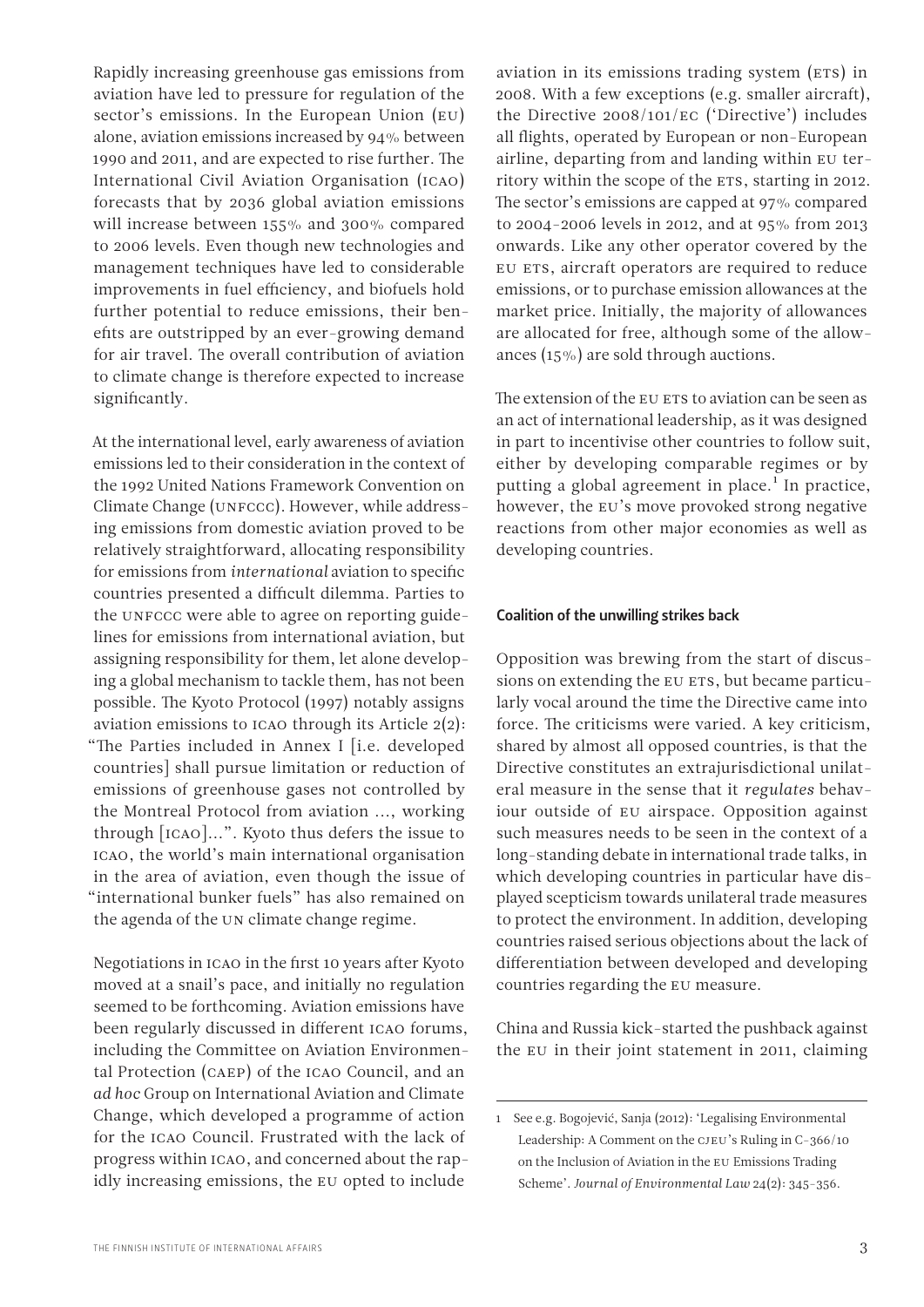that the EU move "will have an extremely negative impact on the international aviation industry", "violates sovereignty of other states" and that "mutual agreement" is needed between all the states concerned.<sup>2</sup> In February 2012, a so-called "coalition of the unwilling", including major economies such as Brazil, China, India, Japan, Mexico, Russia, South Africa and the US, came together in Moscow. The statement produced at the meeting urged the EU to pursue measures for aviation emissions through ICAO. It also listed a series of possible countermeasures, including international dispute settlement in the context of the World Trade Organization or the Chicago Convention, prohibiting airlines from participating in the EU ETS, requiring flight details from EU carriers, imposing countervailing levies or charges on EU operators, renegotiating bilateral air services agreements, and suspending discussions to enhance operating rights for EU airlines.<sup>3</sup>

Individual countries proceeded to adopt several countermeasures. Notably, the US Congress passed – and President Obama signed – the Thune bill, which could prohibit American companies from complying with the Directive. The bill gives the US administration the political choice to determine whether enforcing it would be in the "public interest".4 India and China also adopted measures instructing their airlines not to comply with the EU ETS without government pre-approval. In addition, China put an order of 55 planes from Airbus, a major European employer, on hold.<sup>5</sup> However, it is worth noting that completing big aircraft deals

- 4 S. 1956 (112th), European Union Emissions Trading Scheme Prohibition Act of 2011, Section 2(a).
- 5 Reuters (2012): *China Halts 10 More Airbus Orders in EU Row: Sources.* Reuters 15 March 2012. Available at: [http://](http://www.reuters.com/article/2012/03/15/us-china-europe-ets-idUSBRE82E0P820120315) [www.reuters.com/article/2012/03/15/us-china-europe](http://www.reuters.com/article/2012/03/15/us-china-europe-ets-idUSBRE82E0P820120315)ets-idUSBRE[82E0P820120315.](http://www.reuters.com/article/2012/03/15/us-china-europe-ets-idUSBRE82E0P820120315) Date accessed: 27.2.2014.

is a complicated process with a wide range of variables – and fears of a trade war were also fuelled by Airbus themselves. Russia also took measures aimed at the EU, such as denying new flight permits to Finnair, and threatening to do the same for other EU airlines<sup>6</sup> - although tensions about Siberian overflights between Member States and Russia predate the ETS conflict significantly. In sum, the backlash was messaged sharply, more often politically than legally, and accompanied by measures targeted at the European aviation sector.

#### EU on the defensive

Initially, the EU's reaction to other countries' criticisms was to dig its heels further in the sand. The European Commission was bolstered in this stance by a ruling of the European Court of Justice (ECJ) in a case brought by several American airlines against the Directive. The Court's judgment, as well as the opinion by Advocate-General Juliane Kokott that preceded it, offer a number of defences against critiques of the scheme's illegality.

In the EU's view – which was supported by the Court – there was already an inbuilt multilateral motivation in the Directive, as the EU agreed to withdraw the package should countries reach agreement on a global market-based mechanism through ICAO. Furthermore, the Directive allows for country exemptions on a bilateral basis if countries introduce their own plans for cutting aviation emissions. This multilateralism-first approach has also been noted by those otherwise critical towards the Directive, such as Lavanya Rajamani, who acknowledges that the EU "has vigorously pursued multilateral options, and chosen this sub-optimal approach only in preference to leaving this rapidly growing industry completely unregulated".7 Furthermore, the EU argued that the Directive already

<sup>2</sup> Joint Statement between the Civil Aviation Administration of the People's Republic of China and the Ministry of Transport of the Russian Federation on European Union's inclusion of aviation into European Union Emission Trading Scheme. 27 September 2011. Available at: [http://www.greenairon](http://www.greenaironline.com/photos/China_-_Russia_Joint_Statement_on_EU_ETS__EN_.pdf)[line.com/photos/China\\_-\\_Russia\\_Joint\\_Statement\\_on\\_](http://www.greenaironline.com/photos/China_-_Russia_Joint_Statement_on_EU_ETS__EN_.pdf)EU\_ ETS\_\_EN[\\_.pdf](http://www.greenaironline.com/photos/China_-_Russia_Joint_Statement_on_EU_ETS__EN_.pdf). Date accessed: 27.2.2014.

<sup>3</sup> Joint Declaration of the Moscow Meeting on Inclusion of International Civil Aviation in the EU ETS. 22 February 2012. Available at: [http://www.ruaviation.com/](http://www.ruaviation.com/docs/1/2012/2/22/50/) [docs/1/2012/2/22/50/](http://www.ruaviation.com/docs/1/2012/2/22/50/). Date accessed: 27.2.2014.

<sup>6</sup> AIN Online (2012): *Russia Escalates European Union Emissions Trading Row.* AIN Online 18 June 2012. Available at: [http://www.ainonline.com/aviation-news/ain-air-trans](http://www.ainonline.com/aviation-news/ain-air-transport-perspective/2012-06-18/russia-escalates-european-union-emissions-trading-row)[port-perspective/2012-06-18/russia-escalates-european](http://www.ainonline.com/aviation-news/ain-air-transport-perspective/2012-06-18/russia-escalates-european-union-emissions-trading-row)[union-emissions-trading-row.](http://www.ainonline.com/aviation-news/ain-air-transport-perspective/2012-06-18/russia-escalates-european-union-emissions-trading-row) Date accessed: 27.2.2014.

<sup>7</sup> Lavanya Rajamani (2011): 'European Union, Climate Action Hero?' *Indian Express* 3 August 2011. Available at: [http://](http://www.indianexpress.com/news/european-union-climate-action-hero/826290/0%20) [www.indianexpress.com/news/european-union-climate](http://www.indianexpress.com/news/european-union-climate-action-hero/826290/0%20)[action-hero/826290/0](http://www.indianexpress.com/news/european-union-climate-action-hero/826290/0%20) . Date accessed: 27.2.2014.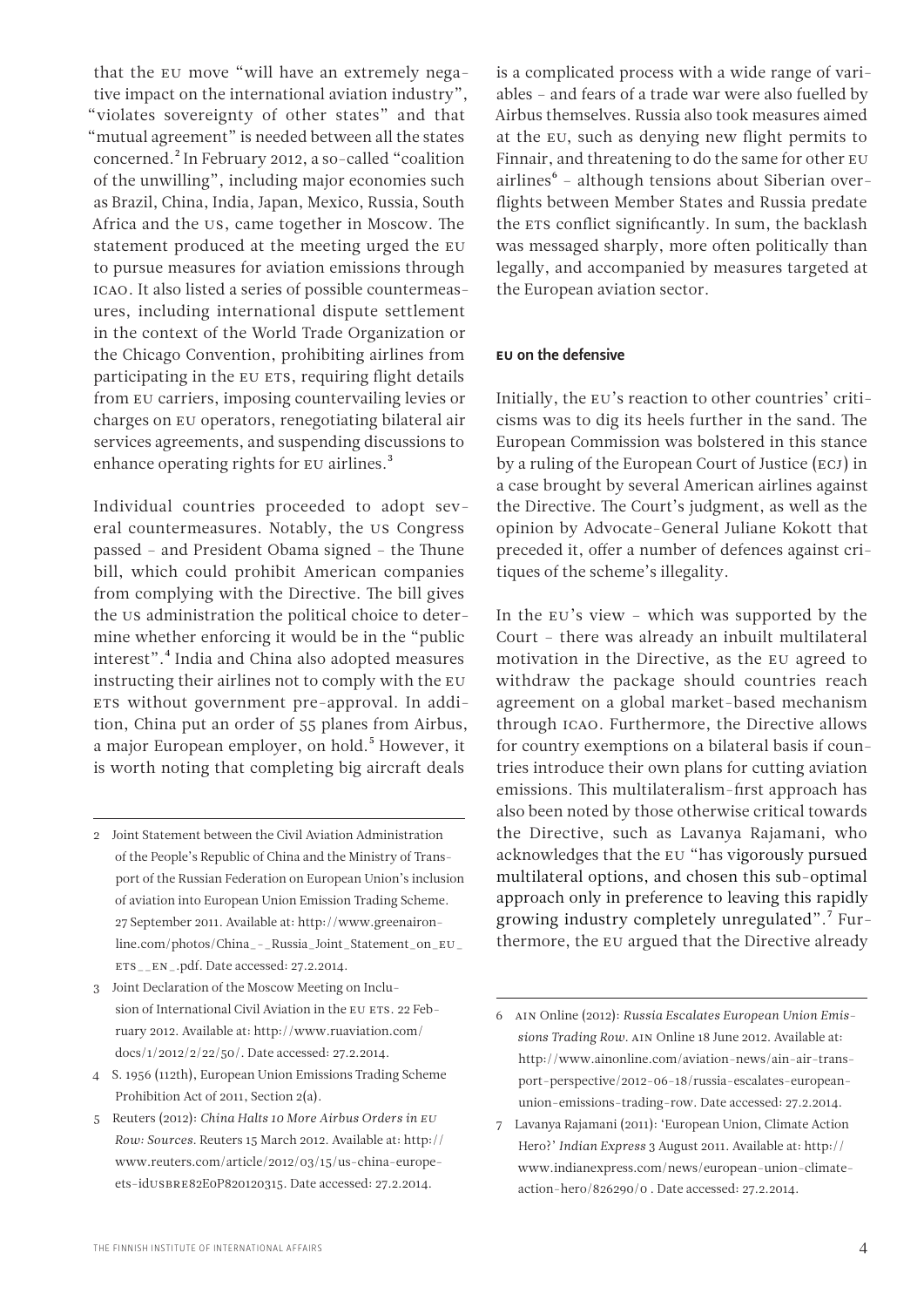

contains an element of differentiation, as countries with less than 1 per cent of global air traffic – in practice, most small and medium-sized developing countries – are exempted to accommodate the special circumstances of developing countries.

In the aviation case before the ECJ, the airlines argued that the Directive violated several rules and principles of international law. In particular, the claimants argued that the Directive is not in line with the principles and the spirit of treaties including the Chicago Convention, the Kyoto Protocol and the Open Skies Agreement. One of the most interesting legal aspects of the Aviation Directive dealt with customary international law, in particular with the notions of sovereignty and extraterritoriality. Contrary to the claimants' arguments, Advocate-General Kokott concluded that the Directive does not contain any provisions that amounted to exercising extraterritorial jurisdiction. While the calculation of emissions is based on the entire flight – the events that take place over the high seas or on the territory

of third countries are taken account of – there is no concrete rule regarding their conduct (e.g. fly certain routes, observe certain speed limits, or comply with certain limits on fuel consumption) outside EU airspace. Kokott further noted that it is by no means unusual for a state exercising its sovereignty to take into account circumstances that occur outside its territorial jurisdiction, drawing on examples from tax law and anti-trust law. In other words, no principles of customary international law were violated.

While the legal arguments were thus rebutted, it became clear that this was insufficient to defuse the political tensions, as the coalition of the unwilling and major airlines continued to put political pressure on the EU in multiple ways. To address this, the EU swiftly adopted the so-called "stop the clock" decision in November 2012, which limited the scope of the Directive to intra-EU flights for one year. Officially, the rationale was to provide a positive signal for the upcoming ICAO talks on a global market-based mechanism in the autumn of 2013.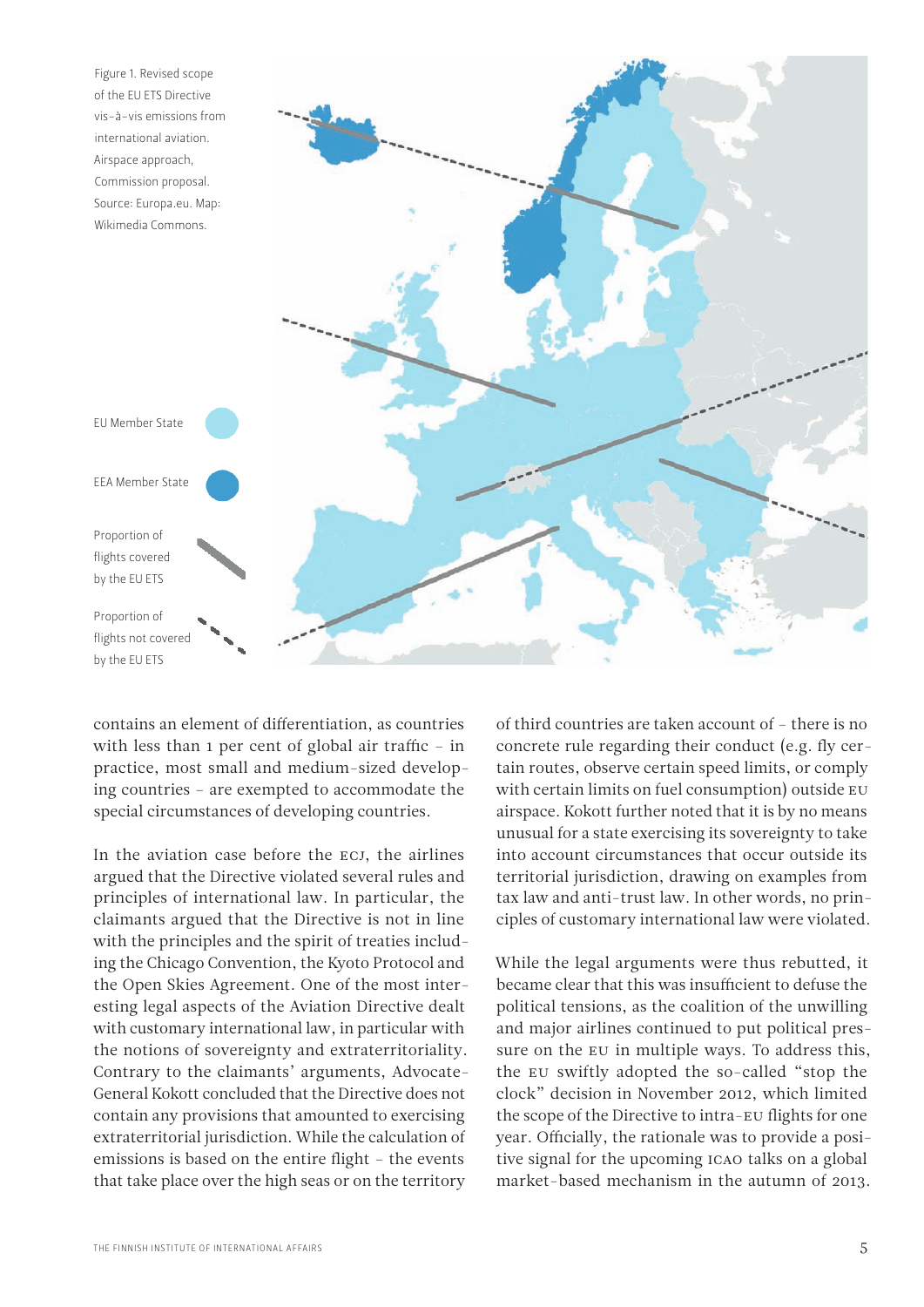However, it is also clear that several influential EU Member States – France, Germany and the United Kingdom – had become increasingly anxious about the effects of the Directive. France and Germany were concerned about the Airbus orders that China had put on hold, with French President François Hollande raising his serious concerns in a bilateral meeting with European Commission President José Manuel Barroso.<sup>8</sup> Similarly, the United Kingdom was concerned about the status of London as a hub for transatlantic air traffic. The Commission had to act quickly, as it became known that President Obama would sign the Thune bill. By making a decision before the bill was adopted, the EU could still somewhat awkwardly claim that their decision was inspired by the ICAO talks, rather than the (looming) countermeasures. Climate Commissioner Connie Hedegaard announced the "stop the clock" decision on 12 November 2012, one day before the US Congress passed the Thune bill. China Eastern Airlines announced an order of 60 Airbus aircraft two weeks later.

Before the ICAO Assembly in September 2013, the EU Commission outlined that it would revise the Directive to cover only European airspace in case the meeting yielded prospects of a global marketbased mechanism to be agreed in 2016 and to enter into force by 2020. On paper, the ICAO talks met this requirement by adopting a resolution containing a mandate to start negotiating a market-based mechanism. According to Commissioner Hedegaard, the deal therefore showed that "the EU's hard work has paid off".<sup>9</sup>

However, five developments give little cause for optimism. First, the EU was once again almost alone among the major economies in demanding non-voluntary global regulation. Second, the final document was peppered with different types of reservations. These reservations differ widely in content, and signal remaining disagreements on key provisions of the resolution. Reservations were submitted by important ICAO members, including the United States, China, Brazil, Singapore, the Republic of Korea, the United Arab Emirates, and the EU itself, covering altogether more than 85% of global air transportation. Third, it is worth remembering that in 2001 the Assembly also "endorsed the development of an open emissions trading system for international aviation", $10$  and that this did not lead to concrete action. This reinforces the scepticism that many analysts have towards ICAO's capability to agree on environmental regulation.

Fourth, it became clear that the EU's airspace proposal was shockingly unpopular, even among small developing countries exempted from the Directive. A passage stating that countries should not include other countries' airlines in an ETS without a mutual agreement was passed in the 2013 ICAO Assembly with a clear majority  $(97-39)$ , although the EU's reservation points out that there is no legal basis for such a requirement in the Chicago Convention. Fifth, China, India and other countries added requirements that ICAO should "consider the mechanism's feasibility" before adopting it. Developing countries also incorporated controversial language on differentiation, an issue which may well prevent acceptance by the US. In short, the 2013 Assembly marked an unpromising start to the negotiations and offered little hope that ICAO members would agree on a meaningful global market-based mechanism by 2016: "[the ICAO outcome] was just enough to allow the Commission to say that its conditions have been met, but not enough to give anyone confidence that a meaningful deal will indeed be agreed in 2016".<sup>11</sup>

In response, the Commission decided to continue pushing for amending the EU ETS Directive with the airspace approach. The proposal boils down to a limitation of the scope of the Directive. For international flights to and from the EU, the Directive would, until 2020, only cover the proportion flown

<sup>8</sup> Lewis, Barbara and Volcovici, Valerie (2012): *Insight: U.S., China Turned EU Powers against Airline Pollution Law*. Reuters 10 December 2012. Available at: [http://www.reuters.](http://www.reuters.com/article/2012/12/10/us-eu-airlines-climate-idUSBRE8B801H20121210) [com/article/2012/12/10/us-eu-airlines-climate-id](http://www.reuters.com/article/2012/12/10/us-eu-airlines-climate-idUSBRE8B801H20121210)US-BRE[8B801H20121210](http://www.reuters.com/article/2012/12/10/us-eu-airlines-climate-idUSBRE8B801H20121210). Date accessed: 27.2.2014.

<sup>9</sup> European Commission (2013): *The Commission Welcomes Agreement on Global Aviation Emissions Deal*. 4 October 2013. Available at: [http://europa.eu/rapid/press-release\\_](http://europa.eu/rapid/press-release_IP-13-918_en.htm)IP-[13-918\\_en.htm](http://europa.eu/rapid/press-release_IP-13-918_en.htm). Date accessed: 27.2.2014.

<sup>10</sup> See ICAO: Market-Based Measures. Available at: [http://leg](http://legacy.icao.int/icao/en/env2010/MarketBasedMeasures.htm)[acy.icao.int/icao/en/env2010/MarketBasedMeasures.htm.](http://legacy.icao.int/icao/en/env2010/MarketBasedMeasures.htm) Date accessed: 27.2.2014.

<sup>11</sup> Dave Keating (2013): 'ETS Grounded'. *European Voice* 10 October 2013. Available at: [http://www.europeanvoice.com/](http://www.europeanvoice.com/article/imported/ets-grounded/78382.aspx) [article/imported/ets-grounded/78382.aspx](http://www.europeanvoice.com/article/imported/ets-grounded/78382.aspx). Date accessed: 27.2.2013.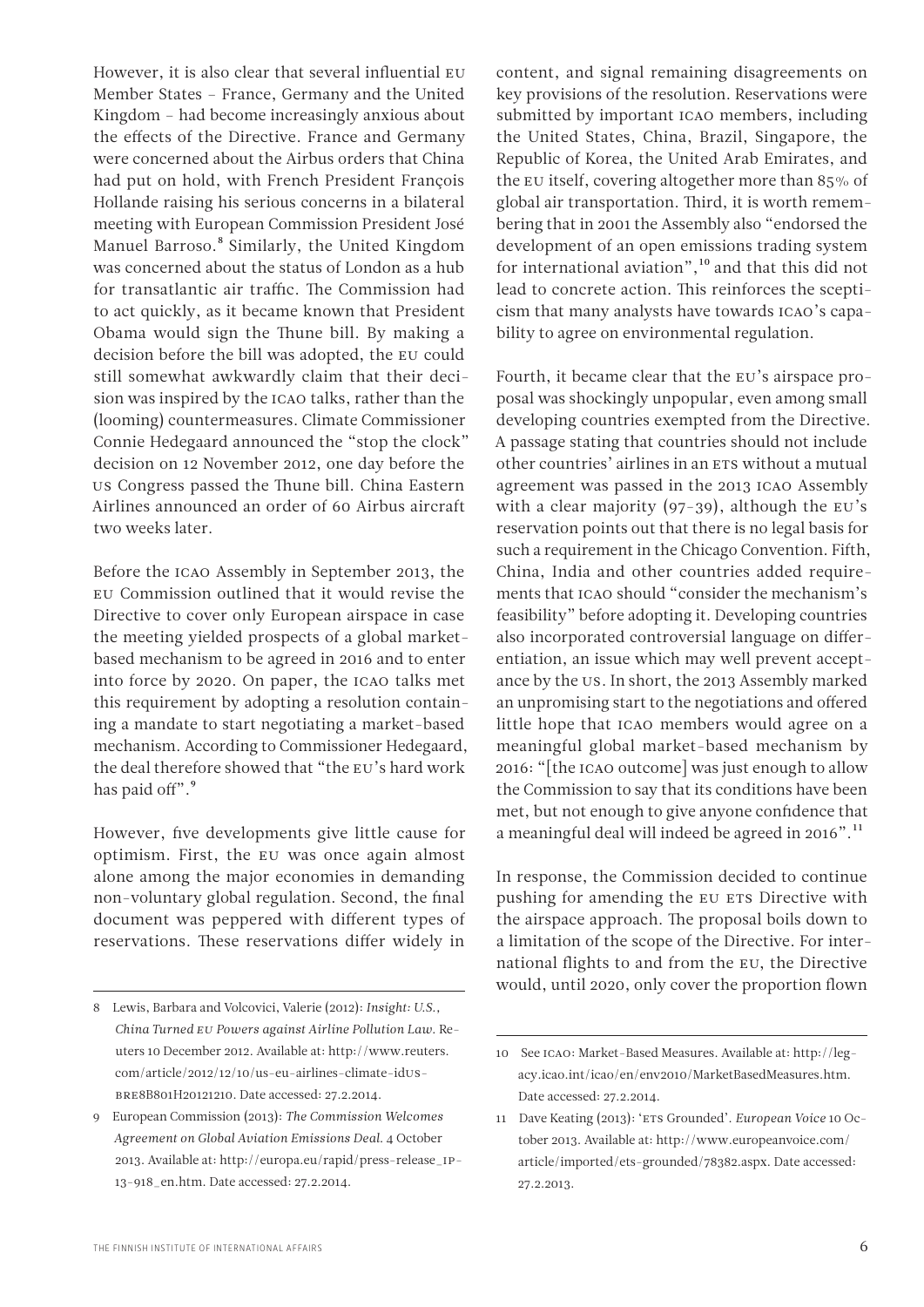adopt the amendment before the next deadline for surrendering allowances, which is 30 April 2014. In December 2013 several large and small Member States rejected the Commission's proposal and suggested that the EU should continue to apply the "stop the clock" decision, meaning that the Directive

would continue to apply only to intra-EU flights. The Member States did not seem to have a problem with the EU retreating over the Commission's airspace proposal, but argued that the EU is not retreating far enough. Member States such as Germany, the United Kingdom, France and Finland backed up their response to the Commission's proposal by emphasising the importance of the ICAO Assembly resolution and, in so doing, set unrealistically high expectations for the ICAO process.

in EU airspace. In other words, under the revised Directive, the EU would only regulate its own airspace (Figure 1). Under the EU's co-decision procedure, the proposal needs the backing of the European Parliament and the majority of the EU Member States (through the Council). The timeline for this is tight: the Commission has stated its intention to

#### Long goodbyes to a Directive

The argument from the Member States against the Commission proposal lacks credibility and is circular – the Member States argue that actions by the EU, out of frustration with 15 years of inaction, are now the reason for the deadlock in ICAO and even pose an obstacle to a forthcoming agreement. Legal arguments against the proposal are not convincing either: even more so than the initial Directive, the application of the Commission proposal would be limited to EU airspace. Moreover, trade law concerns should also be mitigated, as the proposal does not discriminate between operators on the basis of where they are located. Data from 2012 showed that the vast majority of airlines from all around the world complied with the Directive (during the "stop the clock" period), proving that technically the EU ETS works, even given the political limitations. $^{12}$ 

There are several reasons for the hard talk and uncompromising positions of China, India, the United States and others in relation to the EU ETS that help to explain the big politics over a rather small payment – an extra one or two euros per passenger per overseas flight – which the application of the Directive would entail. First, the aggressive response seems to be inspired by the need to avoid setting an important precedent, in which the EU uses its economic zone, the biggest in the world, to advance global environmental regulation. Such a precedent could conceivably lead to the EU experimenting with climate-motivated border adjustment measures. The more ambitious the EU's climate policies, the more the pressure will increase to adopt such measures to counter carbon leakage and safeguard the competitiveness of the EU's tradeexposed industries. Second, the EU initiative treats aviation as a global sector, in which the companies of developed countries and large developing countries are treated equally. This could be seen, from the perspective of large developing countries, as a trial balloon for forthcoming actions in other sectors, such as shipping. Third, the positions by these countries can be explained by the EU's reputation as an actor that crumbles under international pressure. In multilateral negotiations, other parties have expected the EU to become disunited and back down as the stakes get higher.<sup>13</sup> Although the case of aviation is in many ways unique, the EU's external credibility may well be compromised as the EU retreats in the face of coordinated pressure.

The response measures by these countries clearly illustrate that the aviation game is played in a realist spirit of geopolitics. Neither the Member States nor the Commission should think that the technical or legal details of proposals, or one-sided concessions, will yield significant progress in ICAO negotiations or bilaterally.

The EU is now ready to put all its eggs in the ICAO basket, and to give up a sizeable part of its aviation measures. The original Directive aimed to cap 210 million tons of carbon dioxide, whereas the "stop

<sup>12</sup> "Aviation and the EU ETS: What happened in 2012 during 'Stop the Clock?'" *Sandbag report* December 2013. Available at: [http://www.sandbag.org.uk/site\\_media/uploads/Sand](http://www.sandbag.org.uk/site_media/uploads/Sandbag_Aviation_and_the_EU_ETS_2012_171213.pdf%20)[bag\\_Aviation\\_and\\_the\\_](http://www.sandbag.org.uk/site_media/uploads/Sandbag_Aviation_and_the_EU_ETS_2012_171213.pdf%20)EU\_ETS\_2012\_171213.pdf Date accessed: 27.2.2014.

<sup>13</sup> See e.g. Friedman, Lisa (2012): "Europe's Hedegaard is 'sure' the E.U. will not back down in airlines dispute". *ClimateWire* 8 February 2012. Available at: http://www.eenews. net/stories/1059959608. Date accessed: 27.2.2014.